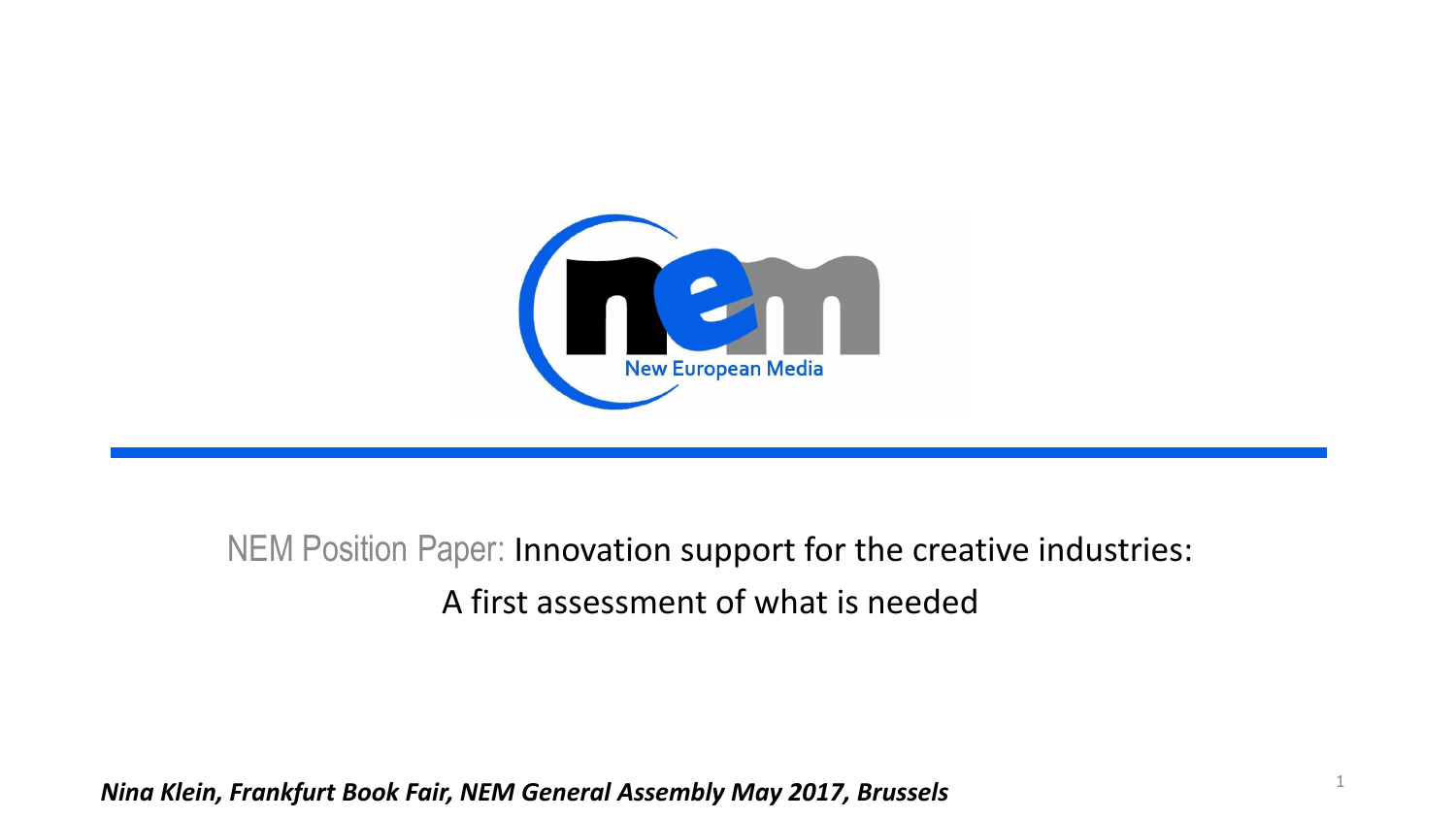### Why do we need a NEM position paper on Innovation Support for the Creative Industries (CI)?

- we are really at a **starting point** when it comes to understanding innovation support for the CI.
- this is due **largely to the fragmentation of the different sectors**, and due to the fact that the sectors have only now begun to converge = there are no dedicated innovation support structures (yet)
- the outcome of the first NEM CI Working Group event at the last NEM Summit showed: **NEM is best placed to take over an important function when it comes to innovation support – yet we need to rally and lobby much more, to strenghten this function.**

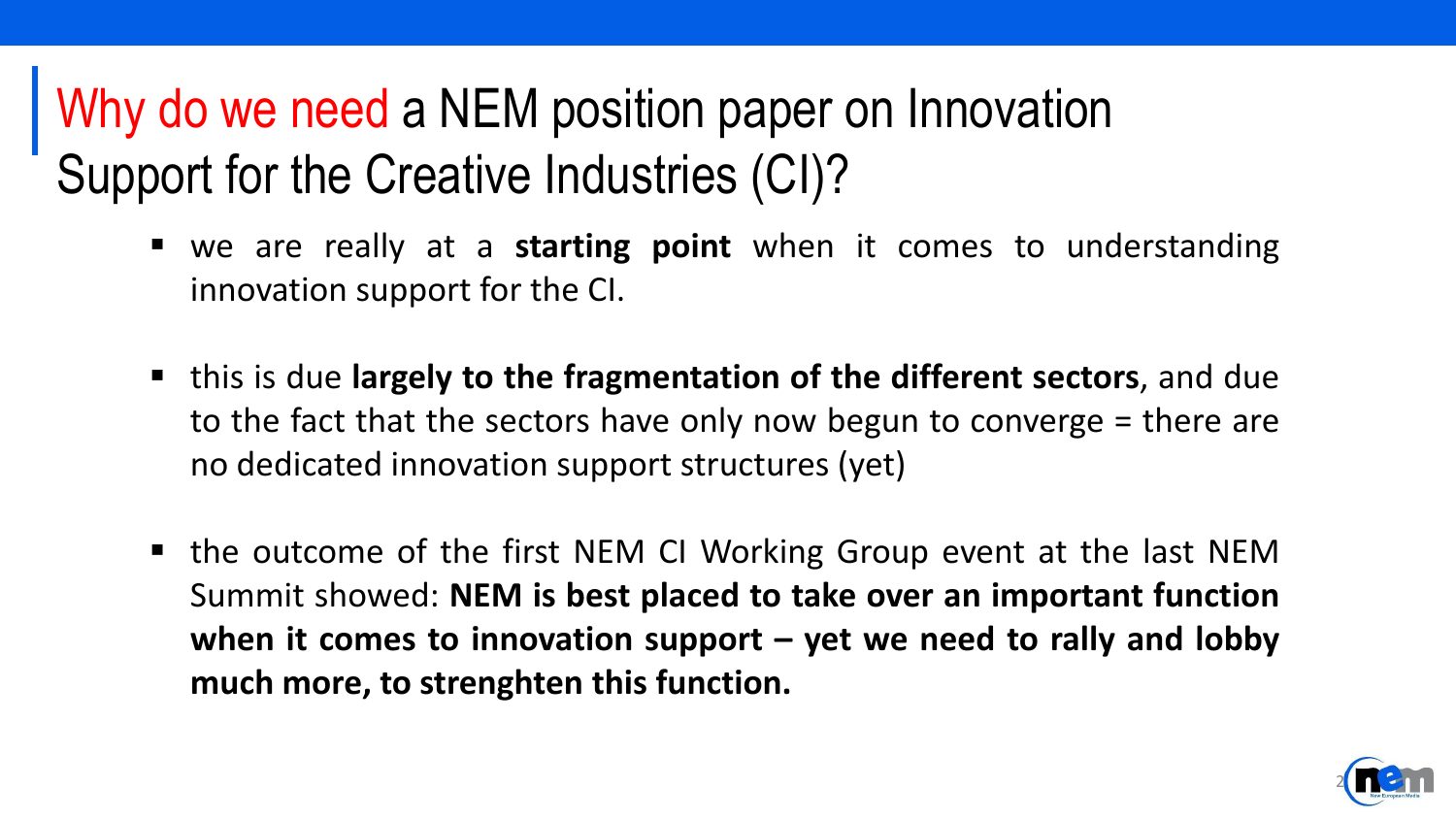# The 3 aims of the NEM position paper on innovation support for the CI:

- To **kickstart the NEM working group on the C**I by profiling NEM members with an interest in the CI, and thus to rally stakeholders
- **To raise awareness that there is no such thing as a "unified voice of the CI"** when it comes to an Innovation Roadmap (yet!) and that the **goal must be to differentiate between sector-specific approaches whilst at the same time to find the overlapping interests of CIs**, ideally
- This notwithstanding: to present the views of different CI stakeholders within NEM when it comes to innovation support and to **present a few very concrete suggestions for innovation support for the next WP 2018- 2020 within Horizon2020 and beyond.**

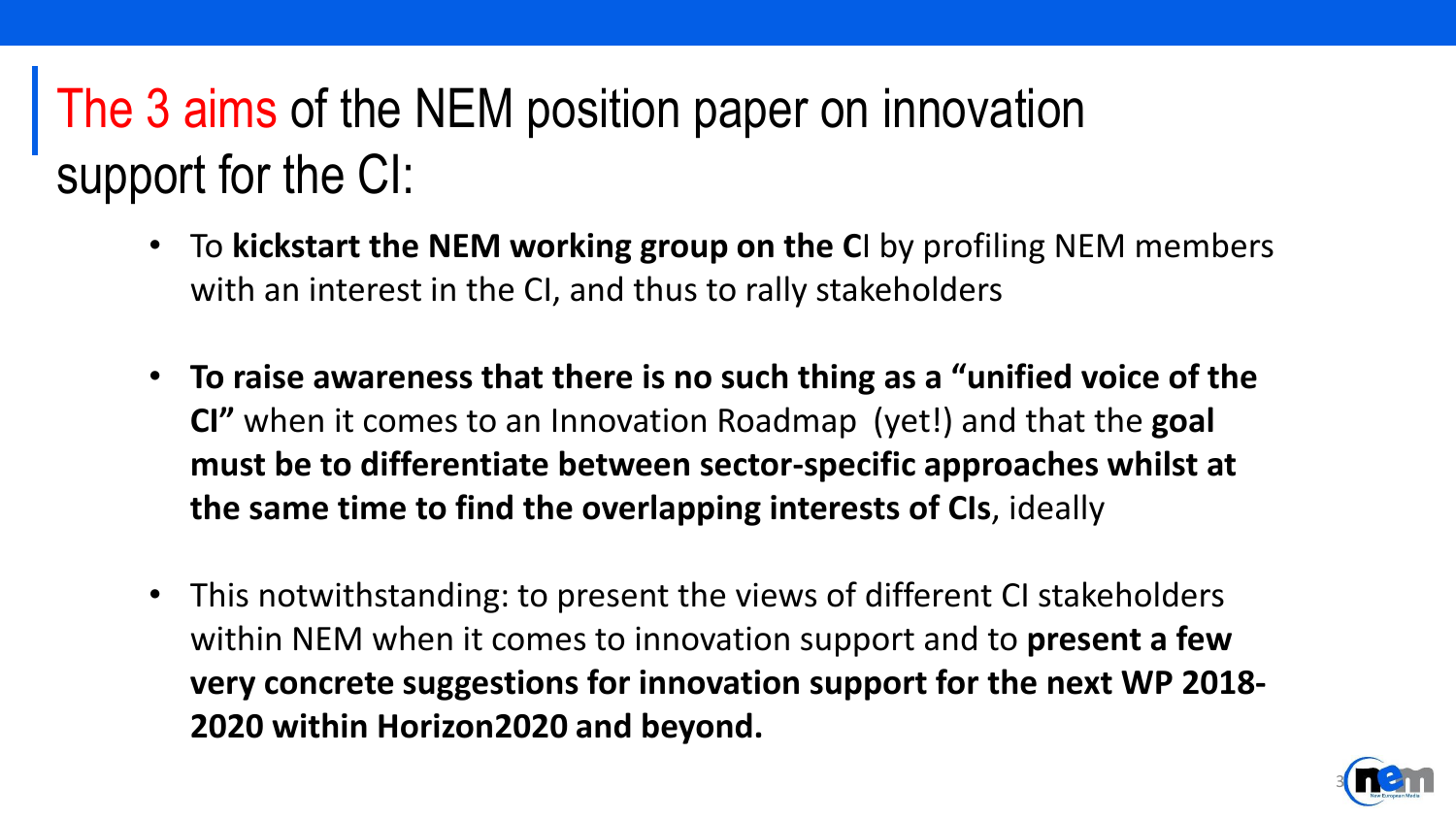# Here is a list of people who are interested – and we are looking for more participants!

- Ana-Cruz García Belenguer, Programme Director, Ciudad Politécnica de la Innovación, Valencia (Spain)
- Nina Klein, Associate Partner, Frankfurt Book Fair (Germany)
- Marta Izquierdo Vaquero, Director of Public Affairs Europe at U-Tad, Ilion Animation Studios and Pyro Mobile (Spain)
- Paul Walland, Innovation Director, IT Innovation Center (UK)
- Enrico Turrin, Federation of European Publishers (Belgium)
- Jean-Dominique Meunier, Technicolor, NEM Chairman (France)
- Verónica Buey-Cieslak, Madrid Audiovisual Cluster, NEM Vice Chair, Cluster Interaction  $(Spin)$

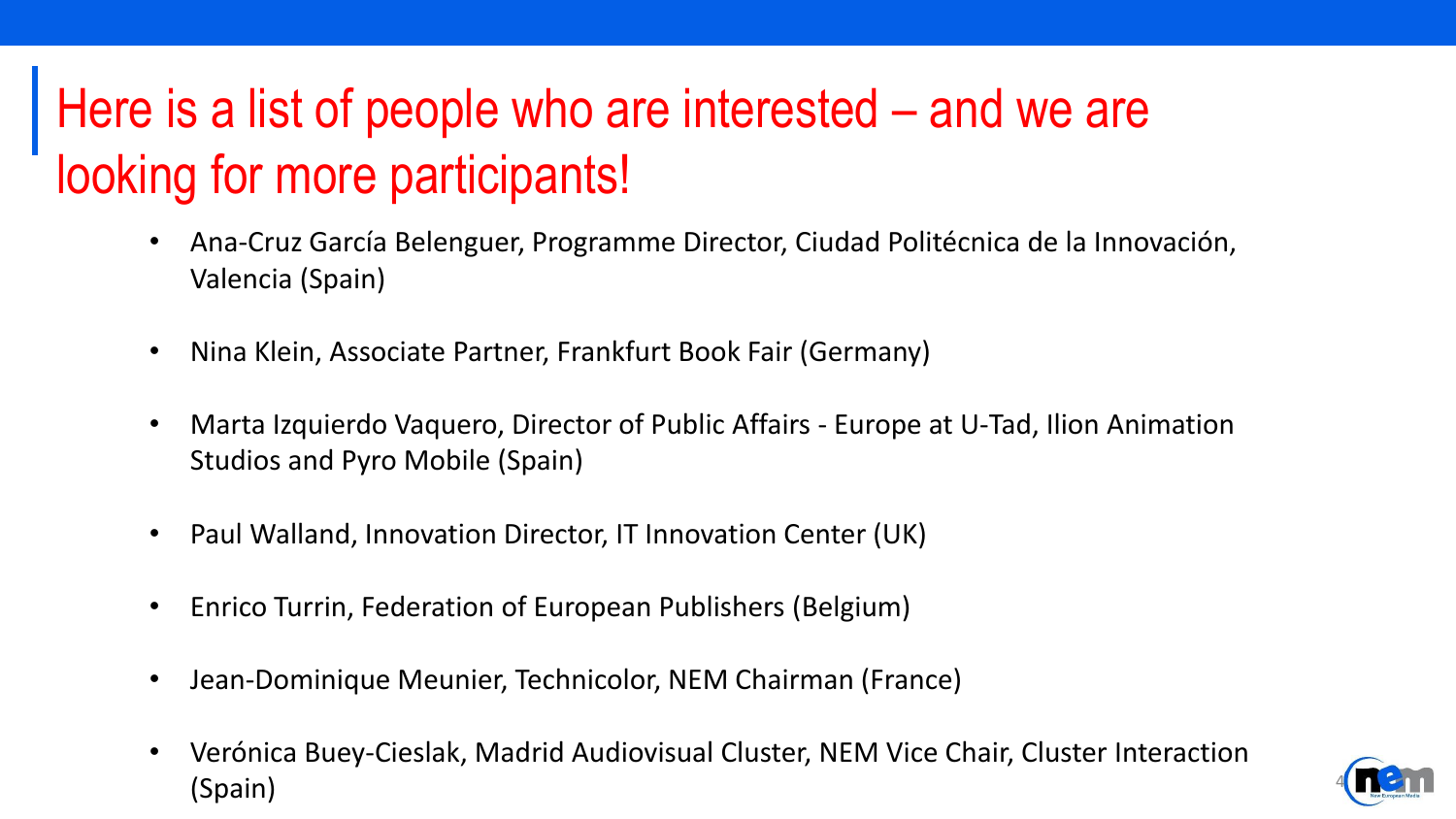1. the creative industries **need a CI-specific approach**, and possibly also a **sector-specifice approach**, because they are crucial for society (freedom of press, publishing, expression; knowledge & entertainment; also: jobs & growth), yet they are not able to "boost" technologically triggered innovation within the whole sector on their own, due to fragmentation

2. the exchange between industry and research/ R&D is lower in the CI than in other sectors. This means concretely: H2020 needs a **dedicated strand for the creative industries**, otherwise the competition is too big for this fragmented sector

3. **"innovation needs" in the creative industries are largely uncharted territory** yet, which is why we need more CSAs to cover this and to build the adequate structures

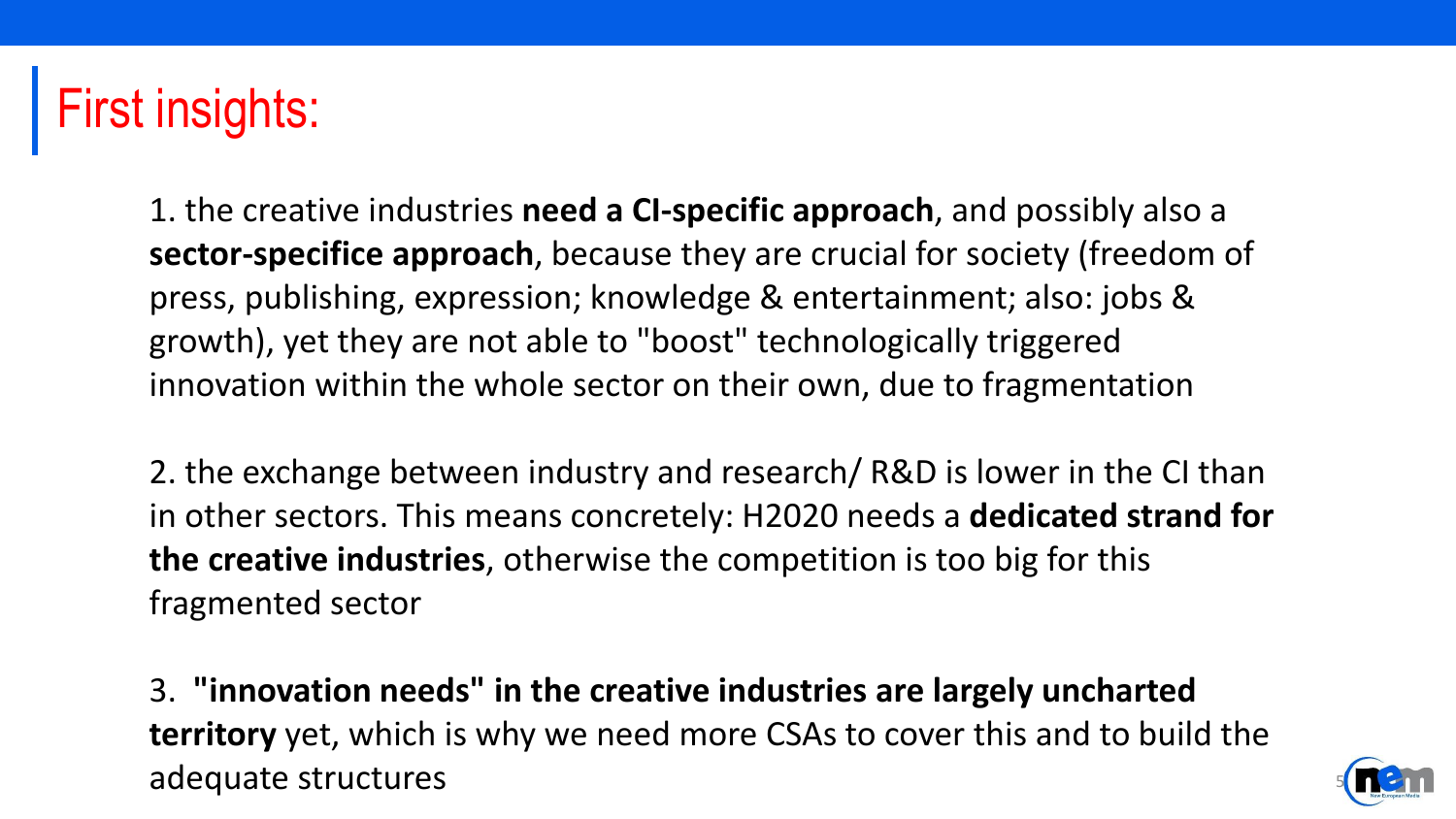4. Creative sectors **deal with another "type" of innovatio**n, which is not yet clearly defined nor researched: it is technologically triggered innovation which in turn triggers innovation on all levels (product, services, processes, marketing/ communication, organisation....). The use of technology in this innovation is high, yet the most important point is how technology is adopted and adapted. In order to ensure market uptake of new technologies, **future funding programmes need to have a different cut --> focussing more on market uptake, and at the same time more on enabling sustainable collaborative research environments**

In short: innovation support combines lots of aspects. Here are the 3 most important ones:

- Adaptation of technology into new business models
- Financing of technologically triggered innovation
- Skills & Competences & Cooperation Networks

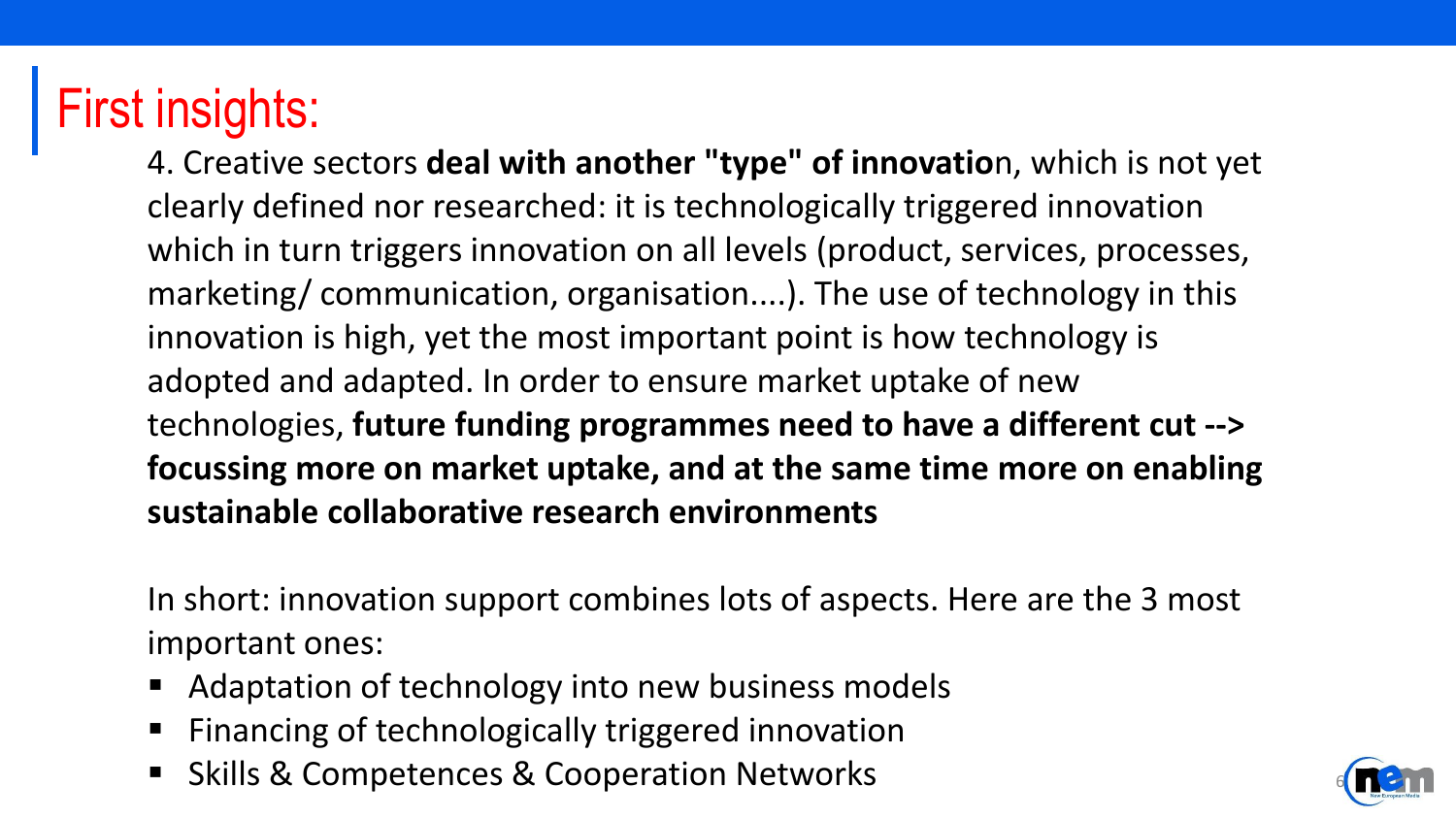5. The combination of content/ creativity & technology is something which decides about how "good" a product or service is nowadays (think of: design & Apple). The STARTS initiative was a good start to tackle this, yet the angle was focussed on bringing "real artists" into R&D - with no or little regard to market uptake. Pursuing this, we would like to see **funding programmes that also bring together creative industries and R&D, with the aim of enabling an exchange between content/ creativity & technology**. This would promise more success in market uptake.

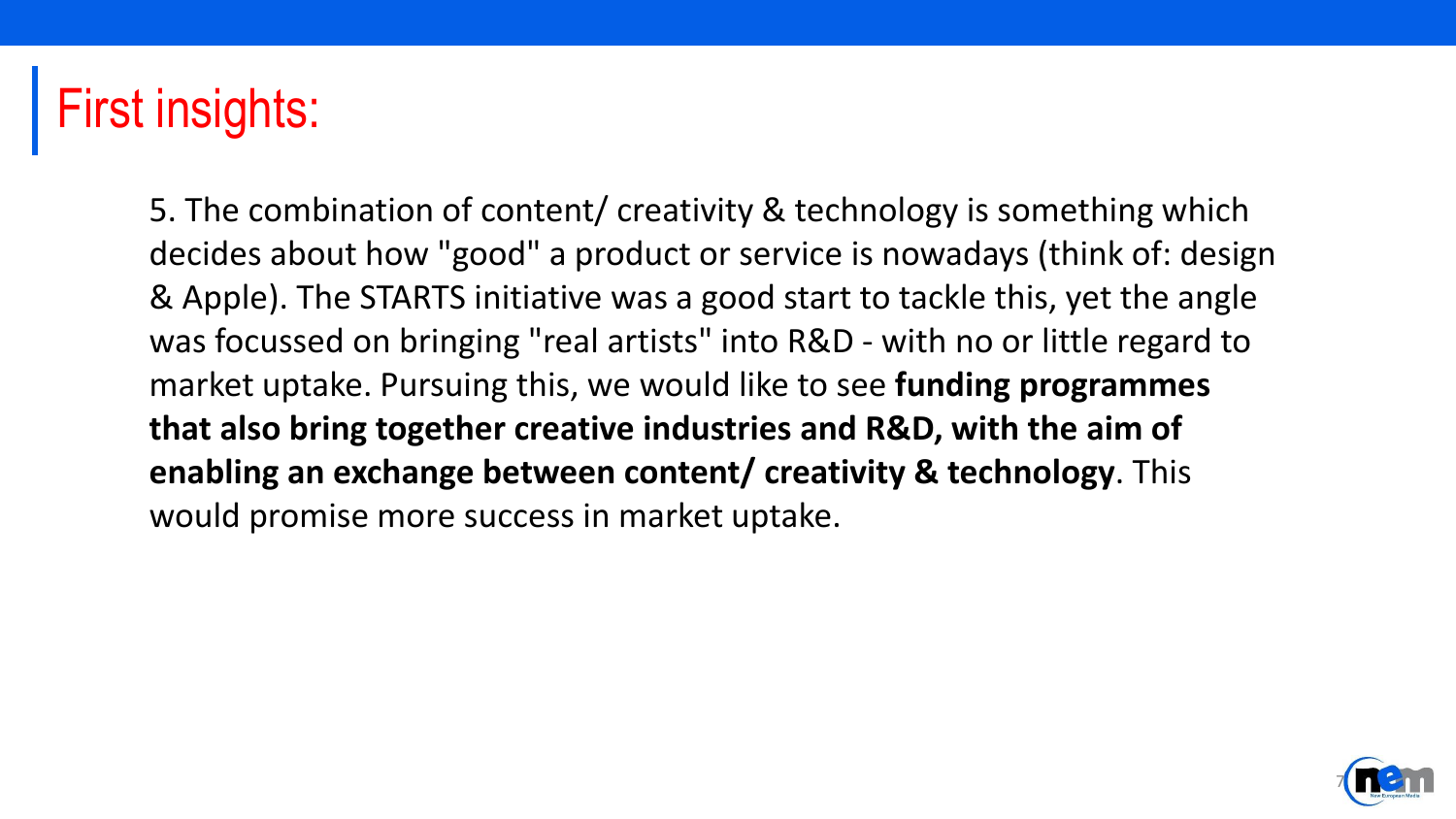6. Overall, instead of funding small consortia and looking for "disruptive technologies", funding should **support an infrastructure for innovation** which helps the whole CI sectors, and not only a few.

7. To do so, we need **more exchange also on a policy leve**l, e.g. between DG CONNECT, DG GROWTH, DG Research, DG Regio and DG EAC, but **also between EU and national levels**.

8. EU Funding for the Creative Industries is larger right now than national funding (largely because of EFRE funds). The **EU approach is crucial in funding the CI, as creative industries are very often international** (i.e. their markets are international, cross-border exchange is vital), they f**ace similar problems in all countries**, and **pre-competitive cooperations work best when done with international partners** (to avoid competition in the national country). EU funding for CI should be strenghtened overall.

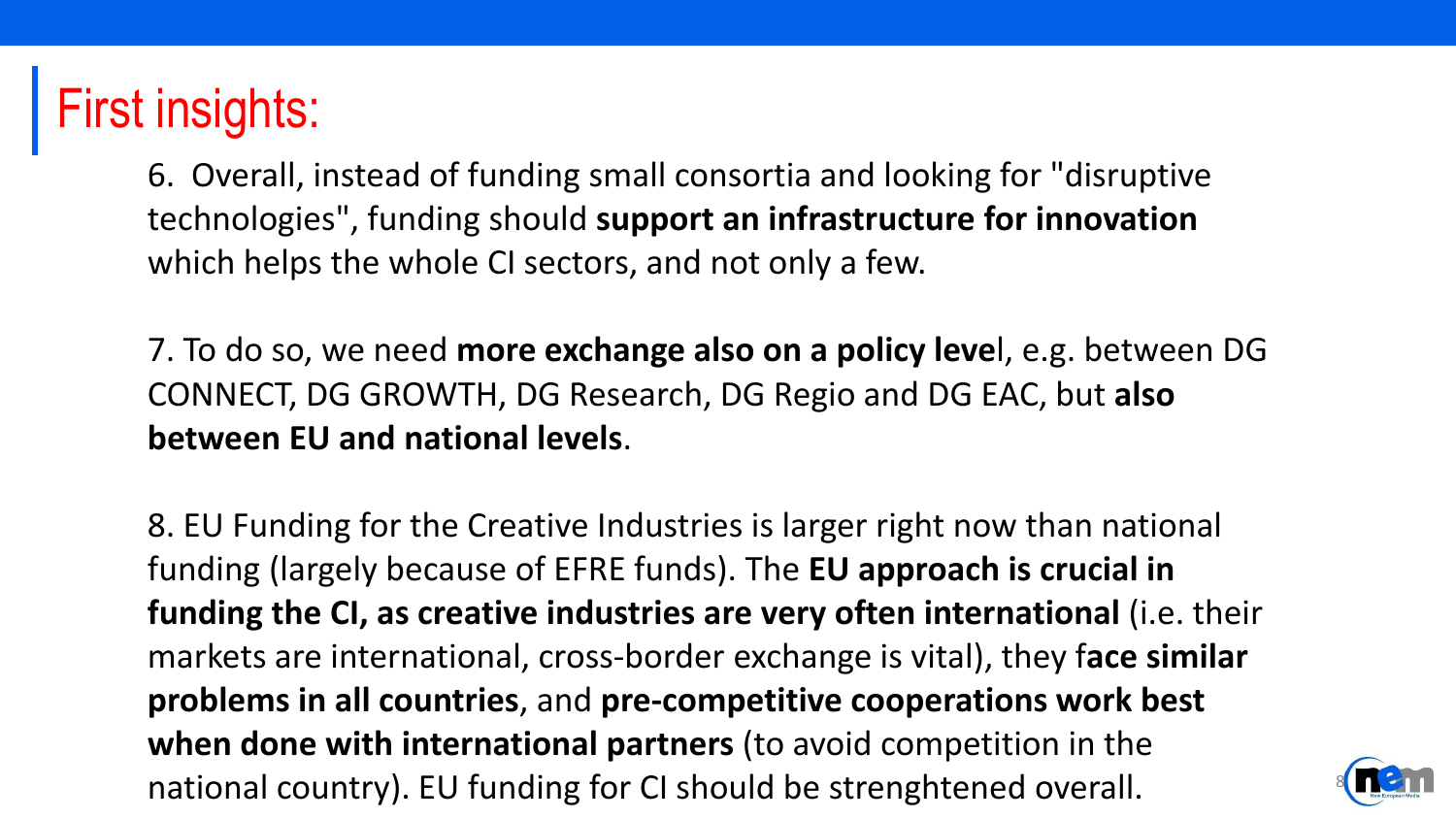... these were just the first insights:

... and now, we would like to build on this together with you!

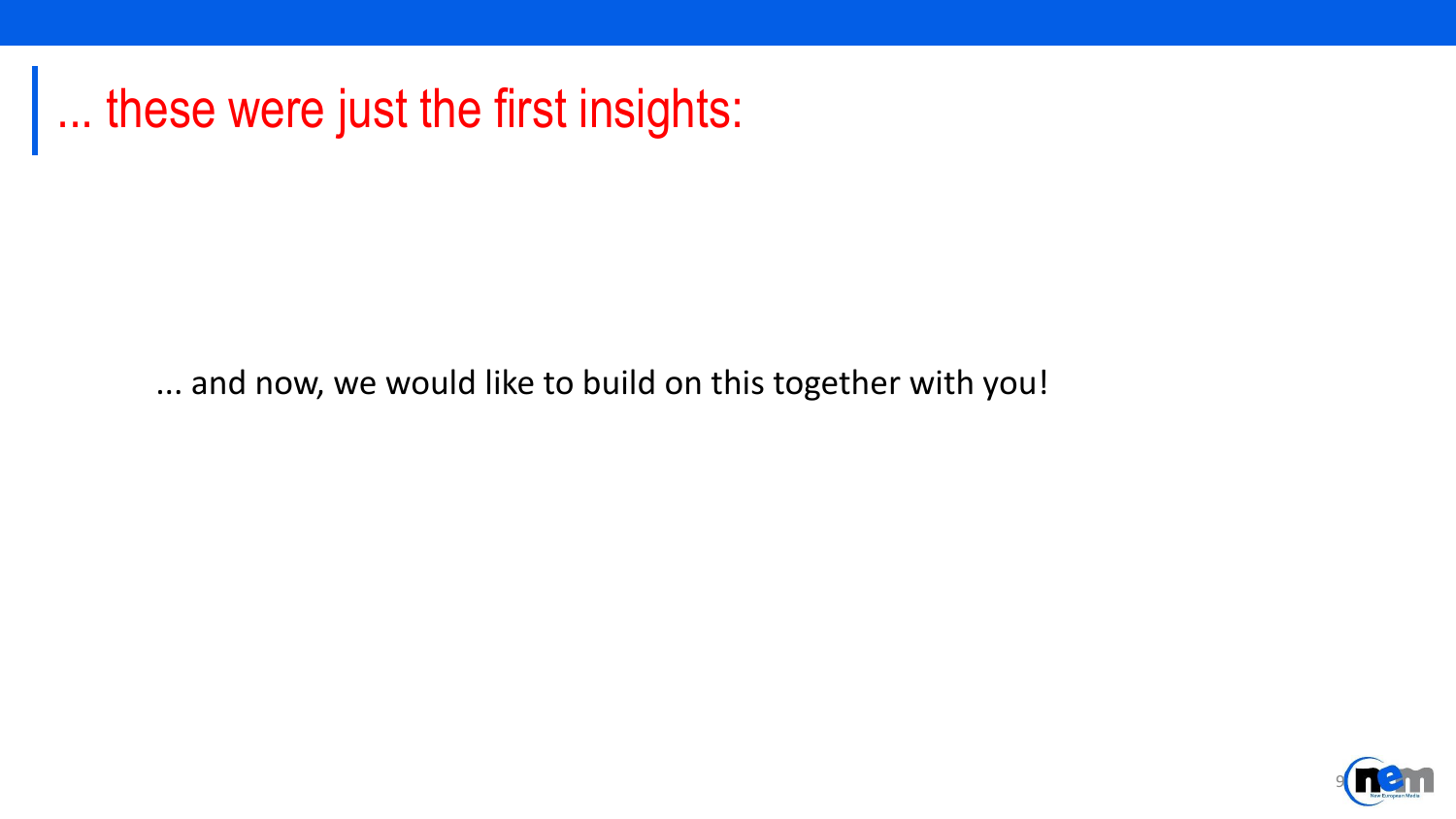#### The NEM network is very strong – let's use it for the CI!



Full list: <http://nem-initiative.org/structure-membership/general-assembly/>